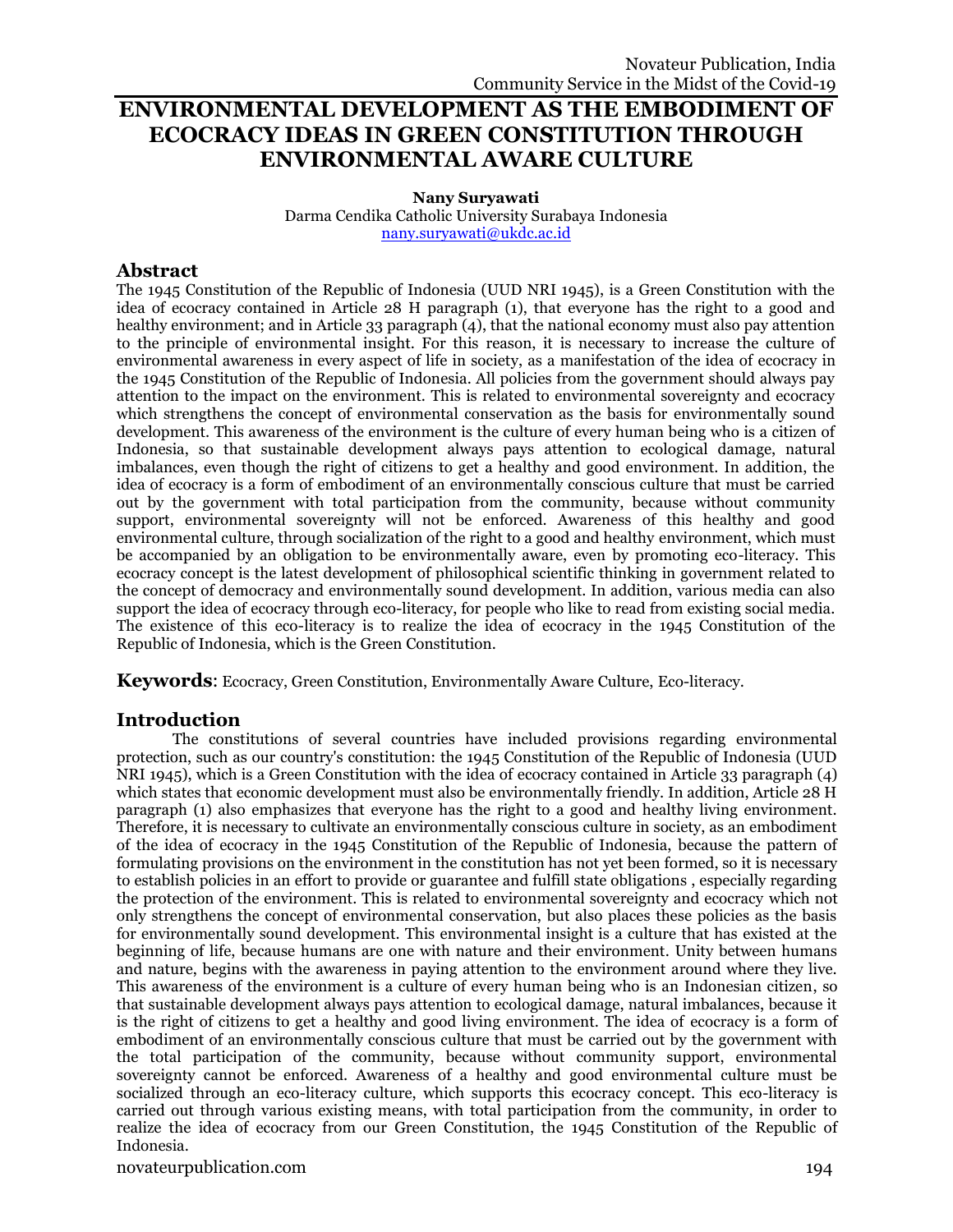Article 34 of the 1845 Constitution of the Republic of Indonesia also emphasizes the development of a social security system.

It appears in Article 33 and Article 34, there are 9 (nine) provisions which can be described as follows: 1). The economy is structured as a joint effort based on the principle of kinship; 2). Production branches which are important to the state and which affect the livelihood of the people are controlled by the state; 3). The earth and water and the natural resources contained therein are controlled by the state and used for the greatest prosperity of the people; 4). The national economy is organized based on the principles of economic democracy with the principles of togetherness, efficiency, justice, sustainability, environmental insight, independence, and by maintaining a balance of progress and national economic unity; 5). Further provisions regarding the implementation of this article are regulated in law; 6). The poor and abandoned children are cared for by the state; 7). The state develops a social security system for all people and empowers the weak and underprivileged in accordance with human dignity; 8). The state is responsible for the provision of proper health service facilities and public service facilities; 9). Further provisions regarding the implementation of this article are regulated in law.

The nine points of this provision indicate that all natural resources are in the hands of the people, for the benefit of the people, as the embodiment of God Almighty, to manage existing natural resources by paying attention to the environment, because it is the people who are sovereign based on the principle of environmental insight. There are 5 (five) concepts of sovereignty, namely: 1). the concept of God's sovereignty; 2) the concept of the sovereignty of the King; 3) the concept of the rule of law; 4) the concept of people's sovereignty; and the concept of state sovereignty. Each of these five concepts relates to the principles on which the government of the country is based, for example: God's sovereignty is related to the Theocracy; the sovereignty of the King is related to the Kingdom (Monarchy), the sovereignty of the Law is related to the nomocracy; People's sovereignty is related to democracy and state sovereignty is related to state affairs in the internal realm and in the external realm, because it relates to relations between countries. The existence of the idea of ecocracy in the 1945 Constitution of the Republic of Indonesia which is contained in Articles 33 and 34, then a new concept of sovereignty arises, namely: environmental sovereignty, which is related to God, His creation - namely: nature and humans.

This perspective on the concept of environmental sovereignty shows the relationship and unity between nature and humans who are connected with God, because by recognizing the existence of God, humans are obliged to act fairly and wisely towards others and the natural surroundings. Therefore, this (natural) environment can be considered as a subject, as a holder of sovereignty as well, whose rights must be considered as a 'subject'. Nature has its own power and rights that cannot be violated by anyone (inalienable rights).

## **Methodology**

This study uses a normative juridical method, because it observes the provisions of legislation relating to the environment, as a manifestation of the idea of ecocracy in the constitution of the Republic of Indonesia, the 1945 Constitution of the Republic of Indonesia. environmental principles.

## **Discussion**

### **A. Environmental Conscious Culture**

This environmental problem is an unfinished problem, because all human activities are related to the environment, so that environmental problems are not just studies, but are related to legal arrangements or doctrines related to the use of natural resources, especially environmental conservation and utilization. life.

This environmental issue is related to various aspects, ranging from norms, rights and obligations, authorities and regulations for environmental management, including environmental pollution control and in particular the enforcement of rules according to the idea of ecocracy as enshrined in the 1945 Constitution of the Republic of Indonesia. Related to rights and obligations This is what needs to be socialized in various human activities in their lives in their natural environment/

There is a common but differentiated principle, which is formulated in Principle 7 of the Rio Declaration which reads:

*"States shall cooperate in a spirit of global partnership to converse, protect and restore the health and integrity of the Earth's acosystem,. In view of the different contribution to global environmental degradation, States have common but differentiated responsiblities. The developed countries acknowledge the responsiblity that they bear in the international pursuit of sustainable development in view of the pressure their societies place on the global environment and of the technologies and fianacial resources the command"*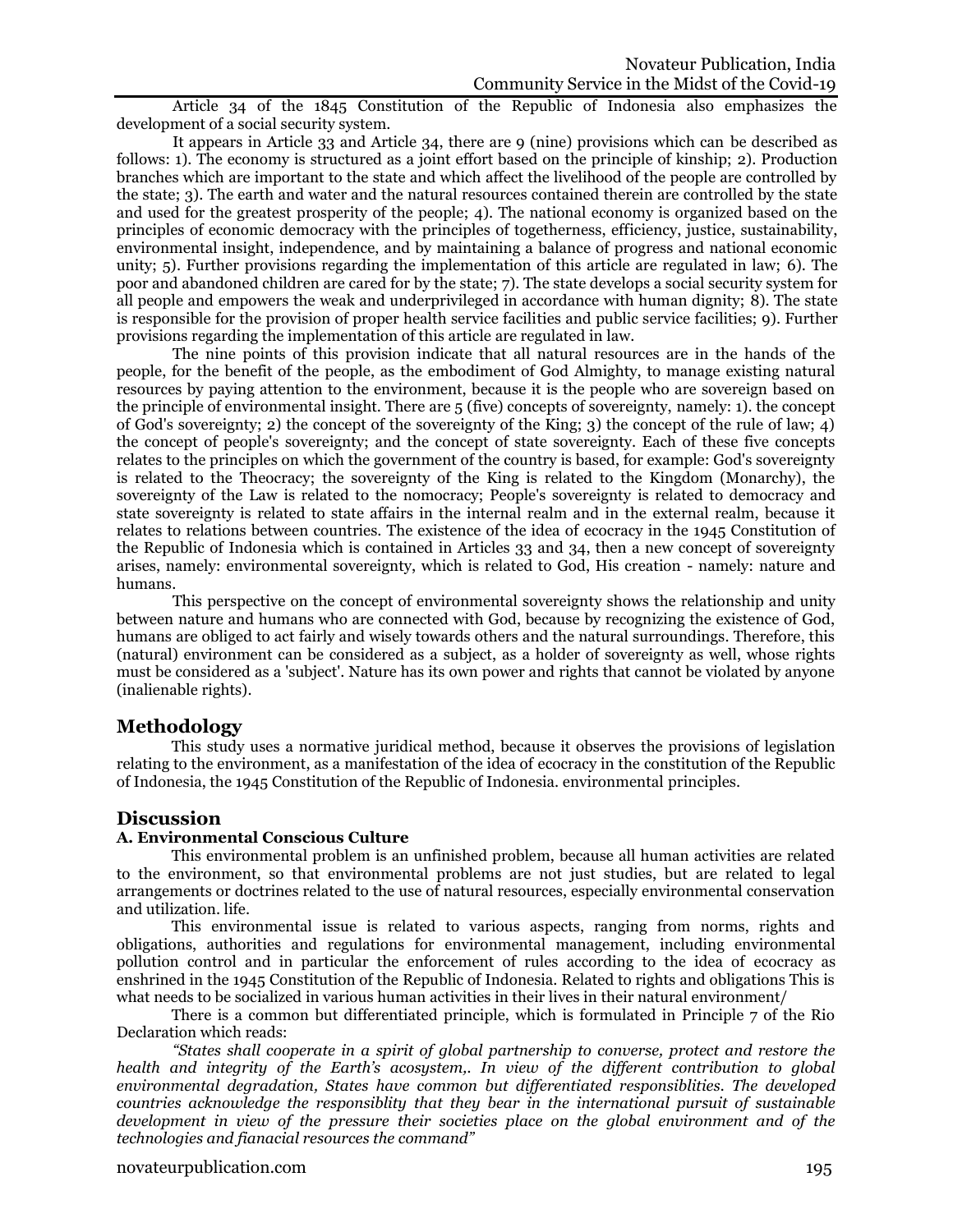This principle recognizes the responsibility of developed countries to regulate and overcome environmental problems in their territory, and also to provide material and moral support to developing countries to overcome environmental problems, because they are related to the global environment, which must pay attention to the precautionary principle through anticipatory steps to prevent environmental problems.

Therefore, the rights and obligations of citizens associated with state responsibilities must be carried out as early as possible. The existence of a causal relationship will cause environmental pollution that may not be recovered. So that the state needs to make administrative and legal procedures that allow citizens to maintain and restore their rights, especially in obtaining a good and healthy living environment. The concept of environmental management requires the proactive participation of citizens, both individuals and groups.

This is in accordance with Principle 10 of the Rio Declaration, as follows: *"Environmental issues are best handled with the participation of all concerned citizens, at the relevant level. At the national level, each individual shall have appropriate access to information on hazardous material and activities in their communities, and the opportunity to participate in decision-making processes. States shall facilitate and encourage public awareness and participation by making information widely available. Effective access to judicial aand administrative proceedings, including redress and remedy, shall be provided."*

In addition, the state must also disseminate the required information to citizens. The rights of every citizen to obtain and fight for the right to a good and healthy environment, but must also be supported by the awareness of each individual in maintaining and preserving the environment in their place of residence. This right is supported by a willingness to start cultivating awareness of a good and healthy environment. Legal obligations for each individual, which are regulated in Law Number 32 of 2009 concerning Environmental Protection and Management (UUPPLH) in the following articles: a. the obligation to preserve environmental functions and control environmental pollution and/or damage (Article 67); b. the obligation for business actors to provide information related to environmental protection and management in a correct, accurate, open and timely manner (Article 68 point b); c. obligation for business actors to maintain environmental sustainability (Article 68 point c); d. the obligation for business actors to comply with the provisions of environmental quality standards (Article 68 point c).

It is this individual obligation that needs to be improved, especially the culture of environmental awareness, so that the anticipation of environmental pollution can be applied early. Environmentally cultural awareness related to environmental sovereignty, which places human interests at the center of the universe.

#### **B. Eco-Literation Culture**

This environmental culture awareness needs to be supported by an eco-literacy culture, including: seeking as much information as possible through social media and other media, especially literature that discusses the environment. Every individual needs to pay attention that the freedom to exploit natural resources must be accompanied by an obligation to protect the environment. Studies on environmental pollution that always occur repeatedly, among others, are caused by the lack of information, awareness to read books about the universe, cooperation between nature and humans, the unity of nature and human life, so that this eco-literacy culture becomes part of environmental awareness cultural socialization. This environmentally conscious culture is enhanced by the socialization of eco-literacy culture, especially about the natural world in the territory of Indonesia. The lifestyle of urban people who tend to be materialistic, consumptive and have behavior that is not friendly to the environment, and a reluctance to find out about nature through literacy is less attractive. For example, the Tenggerese strongly believe in the existence of natural laws, therefore, never do anything that can destroy nature, without realizing it, the Tenggerese have applied the principle of ecoliteracy.

This ecoliteracy is the initial stage, the creation of a policy that balances development and natural sustainability, so that we can take the maximum benefit from it, but still maintain the quality and quality of the environment.

#### **C. Development With Environmental Insight**

Environmental problems originate from placing human interests above all else, from the point of view of human interests alone. The values of these human interests, as a value system known as:'anthropocentric or homocentric'. Based on this anthropocentric perspective, the universe or the environment is used and protected for the benefit of humans, so humans are considered not part of nature. In fact, humans are one of the organic species that live in a nature, interdependence with other species in this nature.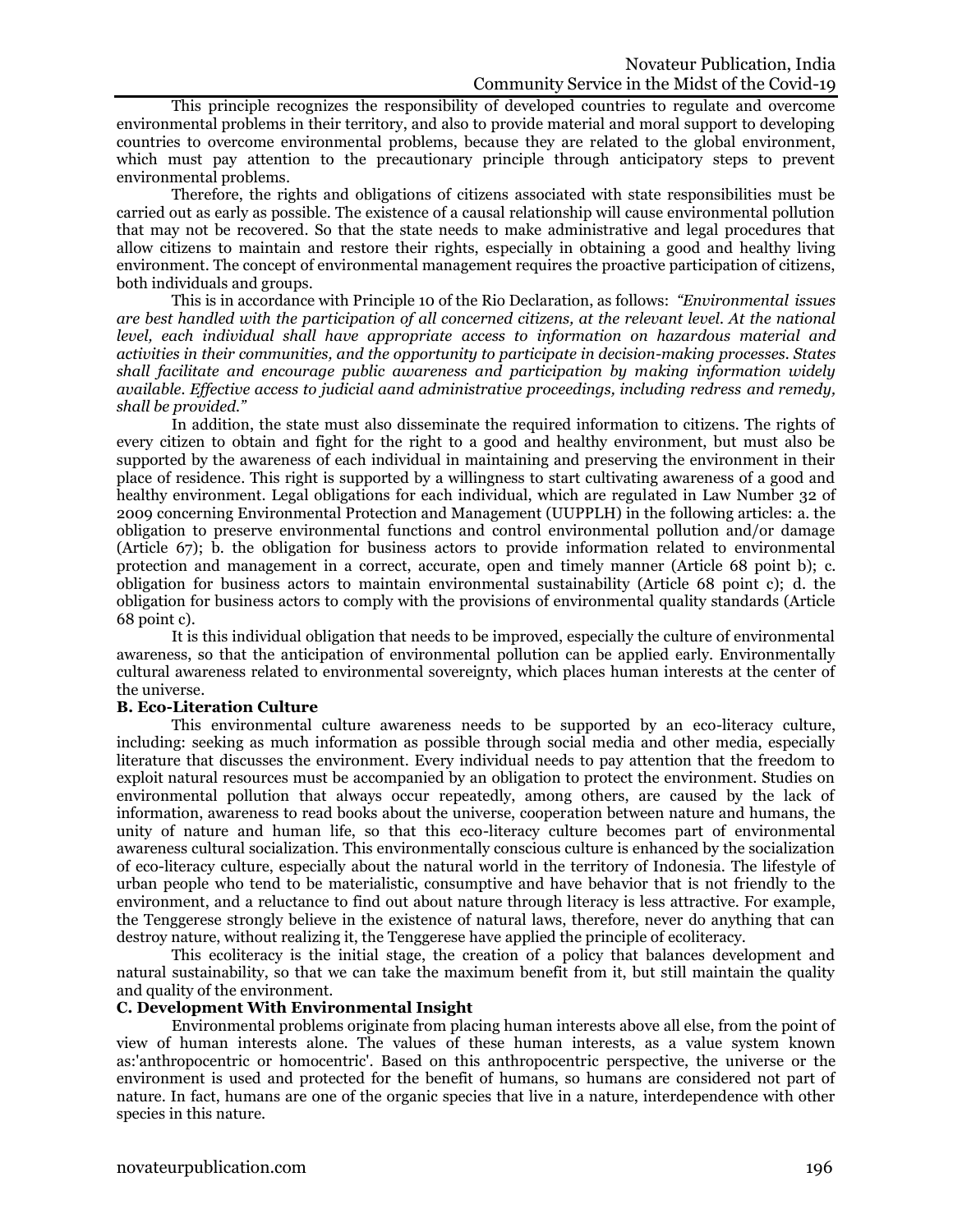The protection of this nature is related to development in all aspects, especially those related to economic development. Economic development must be carried out by applying the principles of a national economy based on economic democracy. The 1945 Constitution of the Republic of Indonesia has included provisions regarding the direction or politics of the Indonesian economy in its articles, so that the 1945 Constitution of the Republic of Indonesia has the character of an economic constitution (the constitution of economic policy).

Therefore, the economic policies that are implemented must refer to and not contradict the principles that already exist in the 1945 Constitution of the Republic of Indonesia. All economic activities and activities carried out by the community, both cultural and socio-political, must pay attention to sustainable development based on environmental insight, because without paying attention to the environment, development is carried out only for short-term needs.

Sustainable development can be realized if the use of its resources ensures prosperity and benefits for future generations. This environmentally sound development is termed 'eco-development'. The concept of sustainable development as a unified development system, which is always associated with aspects: environment, community and economy, however this development tends to be viewed from an economic perspective only, has not been examined as a global environmental problem related to humanity. Whereas the ideas contained in the policies continue to develop, so that new concepts arise, namely the concept of ecocracy, and environmental sovereignty based on the 1945 Constitution of the Republic of Indonesia. Policy makers in all aspects of the implementation of development must pay attention to environmental issues, so that there is no damage to the eco-system in nature. Massive exploitation is carried out using advances in science and technological sophistication, so that the natural environment suffers damage and declines in function and benefits that become the carrying capacity of life together.

Al Gore in his book 'Earth in the Balance: Ecology and the Human Spirit (1992) explains as follows:*"The disharmony in our realtionship to the earth, which stems in part from our addiction to a pattern of consuming ever-larger quantities of the resources of the earth, is now manifest in successive crises. The lost of 1 acres of rain forest every second; the acceleration of the natural extinction rate; the ozone hole; the possible destruction of the climate balance that makes our earth livable – all these suggest the increasingly violent collision between human civilization and the natural world"*

Although developed countries have experienced rapid development, the problems or problems caused by economic development without considering the environment, must be addressed immediately, as in Indonesia today, which is entering the stage of industrialization, regardless of environmental conditions. Fortunately, awareness of the importance of the environment that must be balanced continues to increase, in addition, environmentalist movement activists carry out movements that influence various development policies set by the government, so that they become pro-environment policies, with supervision of their implementation in reality. The authority to protect and manage the environment is regulated in Law No. 32/2009 with the existence of assistance tasks with the broadest economic principle. The right to a good and healthy environment is also stated in Law No. 32/2009, besides that it also imposes obligations on the subjects of environmental law. Article 67 stipulates the obligation of every individual to maintain the preservation of environmental functions while controlling environmental pollution and/or damage. These obligations, among others: 1). provide information related to environmental protection and management in a correct, accurate, open and timely manner; 2). maintain the sustainability of environmental functions; and 3). comply with the provisions on environmental quality standards and/or criteria environmental damage standards.

### **D. Development Of Environmental Economy**

The problem with economic development policy is that it does not refer to the 1945 Constitution of the Republic of Indonesia, whereas the 1945 Constitution of the Republic of Indonesia is a political constitution, an economic constitution, and especially as a green constitution. The 1945 Constitution of the Republic of Indonesia must be understood as the highest economic policy that must be used as a reference and reference in developing any national economic development policy.

The existence of fair certainty, definite justice, and the usefulness of law can guarantee orderly freedom in the dynamics of the economy, so that in turn it can bring prosperity together in people's lives; without legal certainty (certainty); the economy cannot develop regularly; without justice, the economy will not grow healthy and just freedom; without utility, the economy will not bring prosperity and peace. The relationship between law and economic development needs to get serious attention, because in the development of activities to determine economic development policies, it must still be based on the principles of environmental insight. This economic development cannot be sustainable if it does not pay attention to the environment, because environmental sustainability is a manifestation of the harmonious relationship between humans and the environment, and humans always live from the natural resources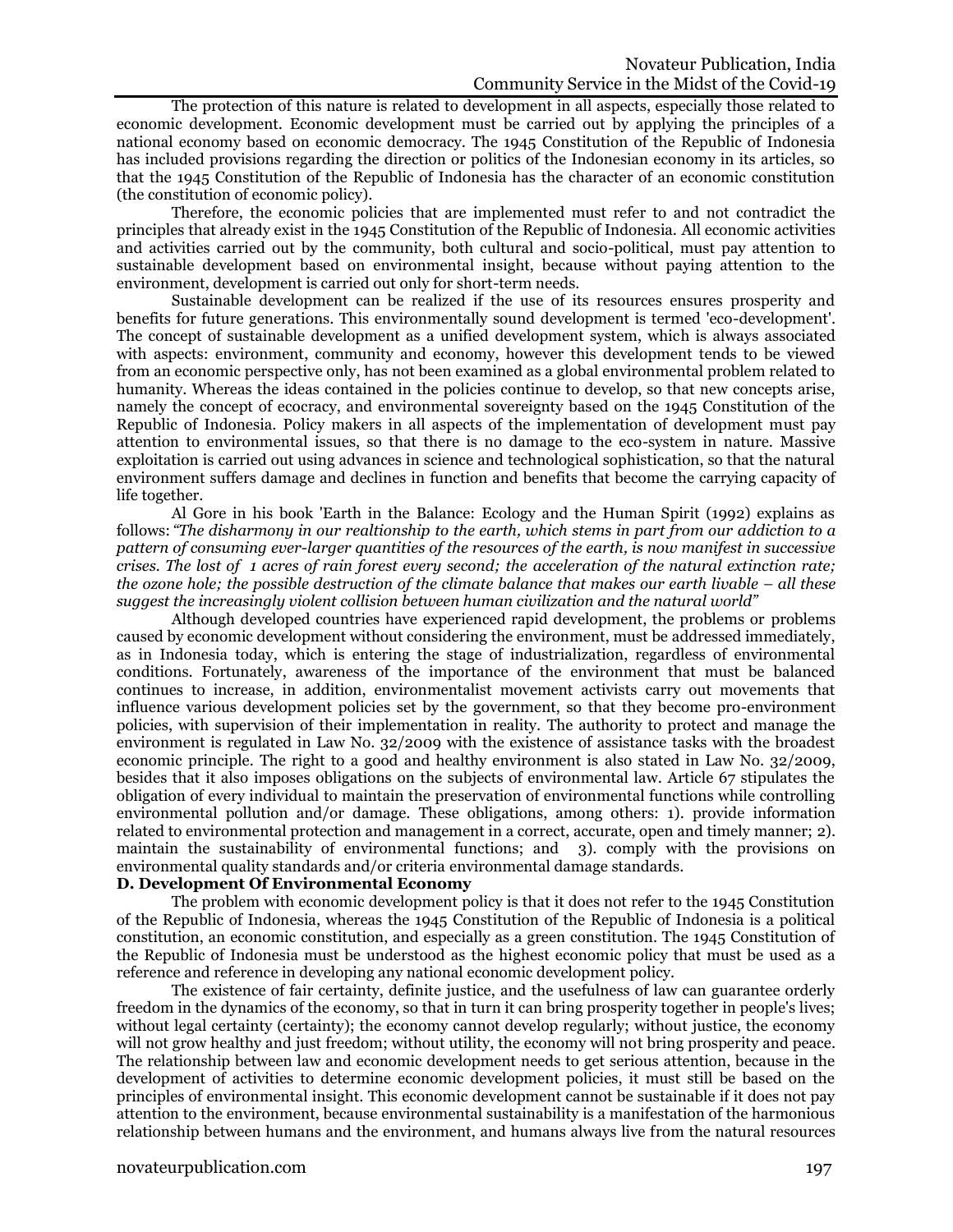that exist in the environment where humans live their lives. Therefore, economic development is the prima donna in the overall development plan. For this reason, an understanding of economic actors is needed, in carrying out economic activities to always pay attention to environmental conservation, not only to seek the maximum profit in the exploitation of natural resources, at the present time, but also to think about the sustainability of life for the next generation, who also requires natural resources. The universe around us, has an eco-system that depends on each other, damage in one midwife, will have an impact on damage in other fields as well. Potential damage to the balance of nature can cause an increase in the degree of conflict between human civilization and the natural surroundings and even with the universe. Even though nature actually has the ability to repair existing damage, at this present time, nature is no longer able to support human life, because the damage is very severe, as a result of human arrogance and greed.

Therefore, the role of the individual is very important in preserving the environment, still prioritizing beauty, splendor and health, while also considering aspects of life, and at the same time avoiding pollution and destruction.

### **Conlusion**

Article 33 paragraph (3) of the 1945 Constitution of the Republic of Indonesia stipulates that: all natural wealth contained therein must be interpreted more broadly, including land, sea, seabed and land below it, and state control over all resources contained in it. the earth, water, airspace of Indonesia, including all the wealth contained therein, must be used only for the greatest prosperity of the entire people of Indonesia. The effort to utilize the available natural resources is for all the people, many people, including the local people. Most of Indonesian citizens, do not realize and understand that the 1945 Constitution of the Republic of Indonesia is a 'Green Constitution', although its 'green' nuance still cannot beat other sector policies that do not pay attention to environmental insight, so that environmentally sound development cannot be realized in policy making activities.

In addition, in the current wave of regional and global economic integration, the Indonesian economy must stand upright with independence. All business actors and economic actors in a broad sense are 'bound and bound' by the same economic system based on the prevailing laws and regulations with exceptions permitted under the law with the principle of affirmative policy or the principle of special treatment - Article 28 H paragraph (2) of the 1945 Constitution of the Republic of Indonesia. Basically, law cannot be separated from human life, which tends to live in groups, with the norms and ethics of each group, therefore, environmentally sound economic development needs to be supported by a legal system that is based on and inspired by the values of the Pancasila philosophy. The legal system based on Pancasila must be able to respond to the interests of the community, so that Pancasila is able to become the basis for a just and dignified society.

This legal system provides guidelines for establishing a rule or policy that prioritizes an empirical approach, due to the many problems related to environmental pollution and destruction, as a result of economic development that is not environmentally sound. The fact is that these legal norms do not bind legal subjects who are regulated, because they do not feel bound by the obligation to participate in environmental conservation. Acceptance of this legal norm relates to the awareness of the community who is willing to accept the regulatory, binding, and coercive power, the legal norm for him.

The Indonesian constitution is a green constitution as well as an economic constitution, implying the idea of ecocracy in economic development, so that economic development must be environmentally sound development, so that economic development can be sustainable, because it pays attention to the preservation of the existing natural environment, so that natural resources exist on the ground. Water, and underground can be utilized as much as possible for the welfare of the people, but still pay attention to the quality and quality of these resources, so that they can continue to be useful for the next generation, even though nature has the ability to repair the damage itself.

For this reason, it is necessary to strengthen an environmentally conscious culture through ecoliteracy and socialization of the idea of ecocracy and the Green Constitution through existing elements in society, through massive and continuous counseling, to the lowest levels of society, because they are the ones who experience the impact of ecosystem destruction. due to unsustainable economic development. It is necessary to immediately issue policies to stop many environmental problems/problems that have occurred. For this reason, wise thinking is needed from policy makers by collaborating between sectors so that there is no overlapping of policies between sectors, and there is no sectoral ego. If these integrated policies can be implemented, then the conservation of nature and the utilization of these natural resources can be controlled in a well-planned and planned manner.